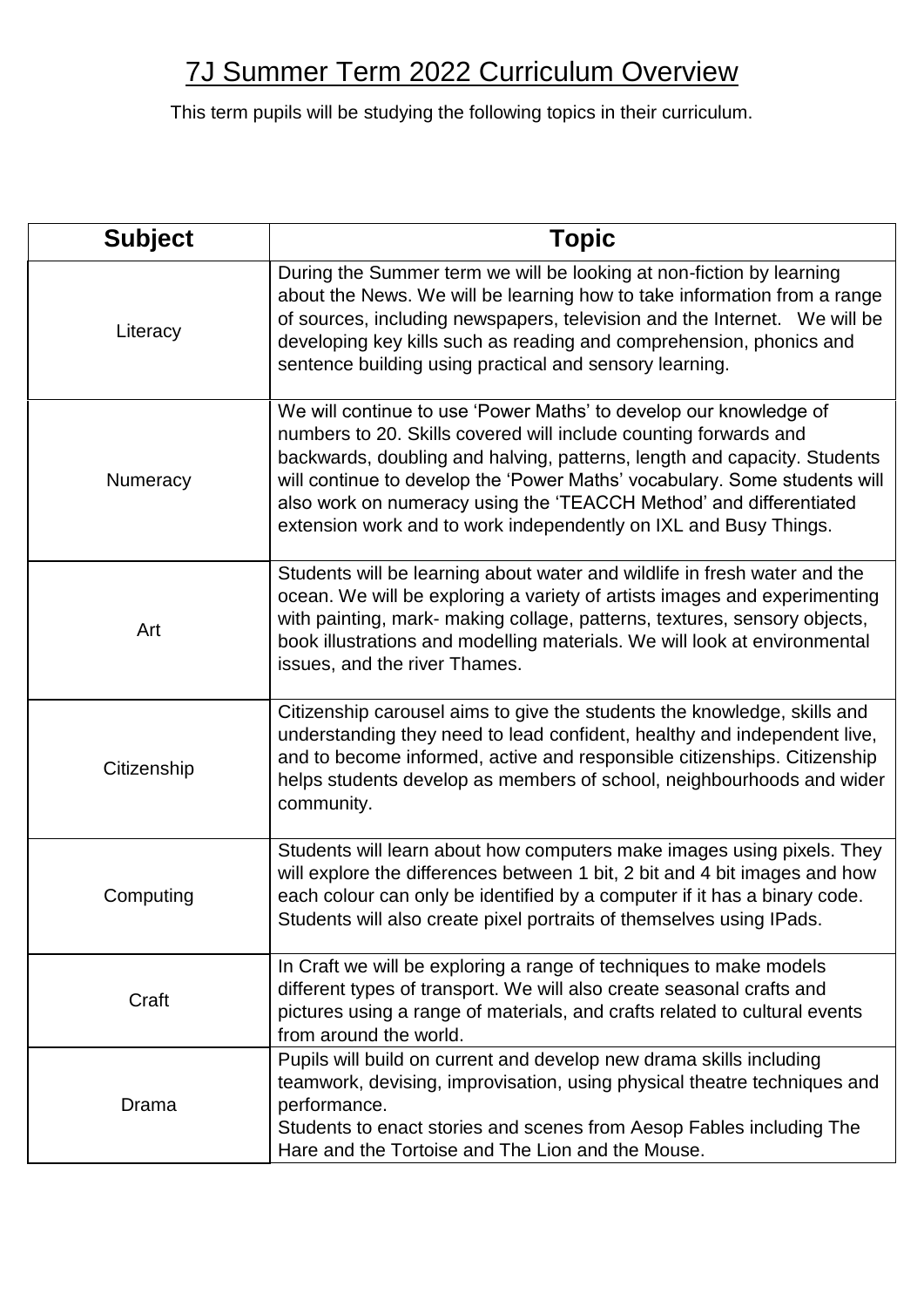## 7J Summer Term 2022 Curriculum Overview

This term pupils will be studying the following topics in their curriculum.

| <b>Humanities</b> | This term students will be looking at the 6 major world religions<br>(Christianity, Islam, Judaism, Hinduism, Buddhism and Sikhism). They<br>will be developing their understanding of belief, ritual and worship in<br>relation to each religion.<br>They will also utilise their knowledge and understanding to compare the<br>differences and similarities between each religion, allowing them to<br>engage with and positively promote the concept of tolerance and<br>understanding between all faiths.                                                                                                                                                                                                                                                                                                                                                              |
|-------------------|----------------------------------------------------------------------------------------------------------------------------------------------------------------------------------------------------------------------------------------------------------------------------------------------------------------------------------------------------------------------------------------------------------------------------------------------------------------------------------------------------------------------------------------------------------------------------------------------------------------------------------------------------------------------------------------------------------------------------------------------------------------------------------------------------------------------------------------------------------------------------|
| Life Skills       | In Life Skills this term we will be learning all about Zones of regulation $-a$<br>program which supports students in recognising and regulating their<br>emotions.                                                                                                                                                                                                                                                                                                                                                                                                                                                                                                                                                                                                                                                                                                        |
| <b>Music</b>      | Term 3 subject is 'Melody'. Students have so far covered 'Rhythm and<br>Beats' in term 1 and 'Chords and playing as a Group' in Term 2. This<br>term, students will be concentrating on using individual notes to both<br>improvise freely and learn structured famous tunes. They will use a<br>combination of virtual electronic simulated instruments plugged into the<br>class PA system as well as keyboards, guitars, xylophones and even a<br>theremin (think of the Doctor Who theme song). They will also use a<br>colour code system in order to begin reading music and follow structure.                                                                                                                                                                                                                                                                       |
| <b>PE</b>         | Students will practise and develop the basic principles and skills<br>associated with striking and fielding games. The games we will focus on<br>this term include, cricket, hockey and tennis. Students will continue to<br>work on individual skills such as control, passing, catching and basic<br>team communication.<br>In swimming students will be following the Swim England Learn to swim<br>programme. Developing water safety, water confidence and developing<br>movement in the water.                                                                                                                                                                                                                                                                                                                                                                       |
| <b>PSHE</b>       | <b>Module - Health and Wellbeing</b><br>(Growing and Changing) - Personal Hygiene<br>Students will be exploring their knowledge about body parts (including<br>private) and show an awarness that we need to keep them clean.<br>Students will increase their understanding of the the personal hygiene,<br>especially during puberty. Students will show knowledge of the items we<br>need to support personal hygiene. Students will learn simple hygiene<br>routines that can stop germs from spreading e.g. washing hands, using<br>gel, wearing masks.<br>Lessons will also promote oral hygiene and explore the importance of<br>dental care. Students will talk about the consequences of limited dental<br>care that may lead to frequent dentist visits. Students will learn about skin<br>care and how to keep safe in the sun and protect skin from sun damage. |
| Science           | Students will be learning about 'Living Things' and how they adapt in their<br>environments. We will look at the Life cycles of many living things                                                                                                                                                                                                                                                                                                                                                                                                                                                                                                                                                                                                                                                                                                                         |